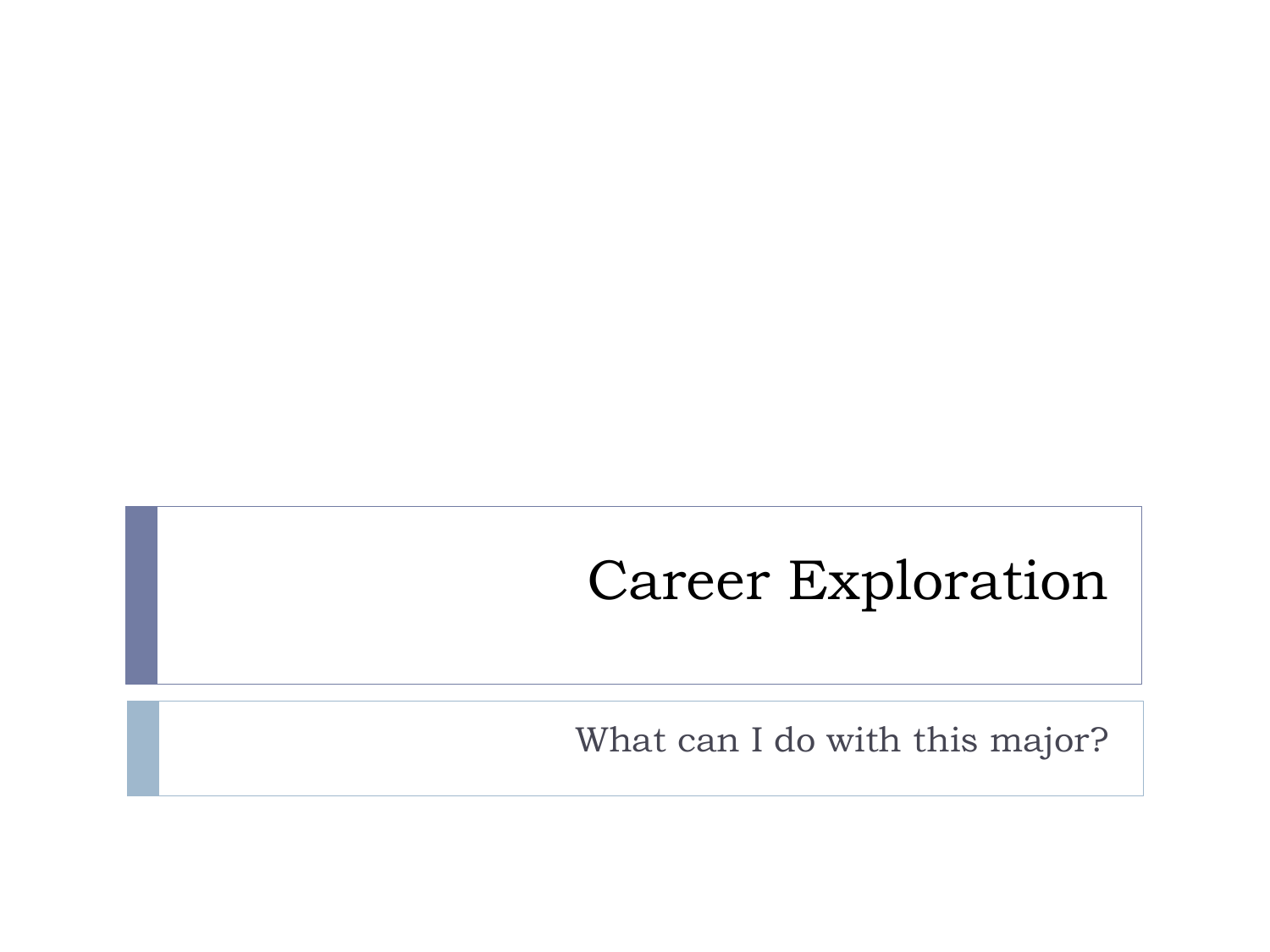#### Who knows exactly what career you want to do for the rest of your life?

- ▶ For those of you who do not know what career you want to pursue, don't worry. Do not feel that you need to rush into a decision on a college major.
- A majority of college students change their major at least once and some several more times during their college career. This is normal.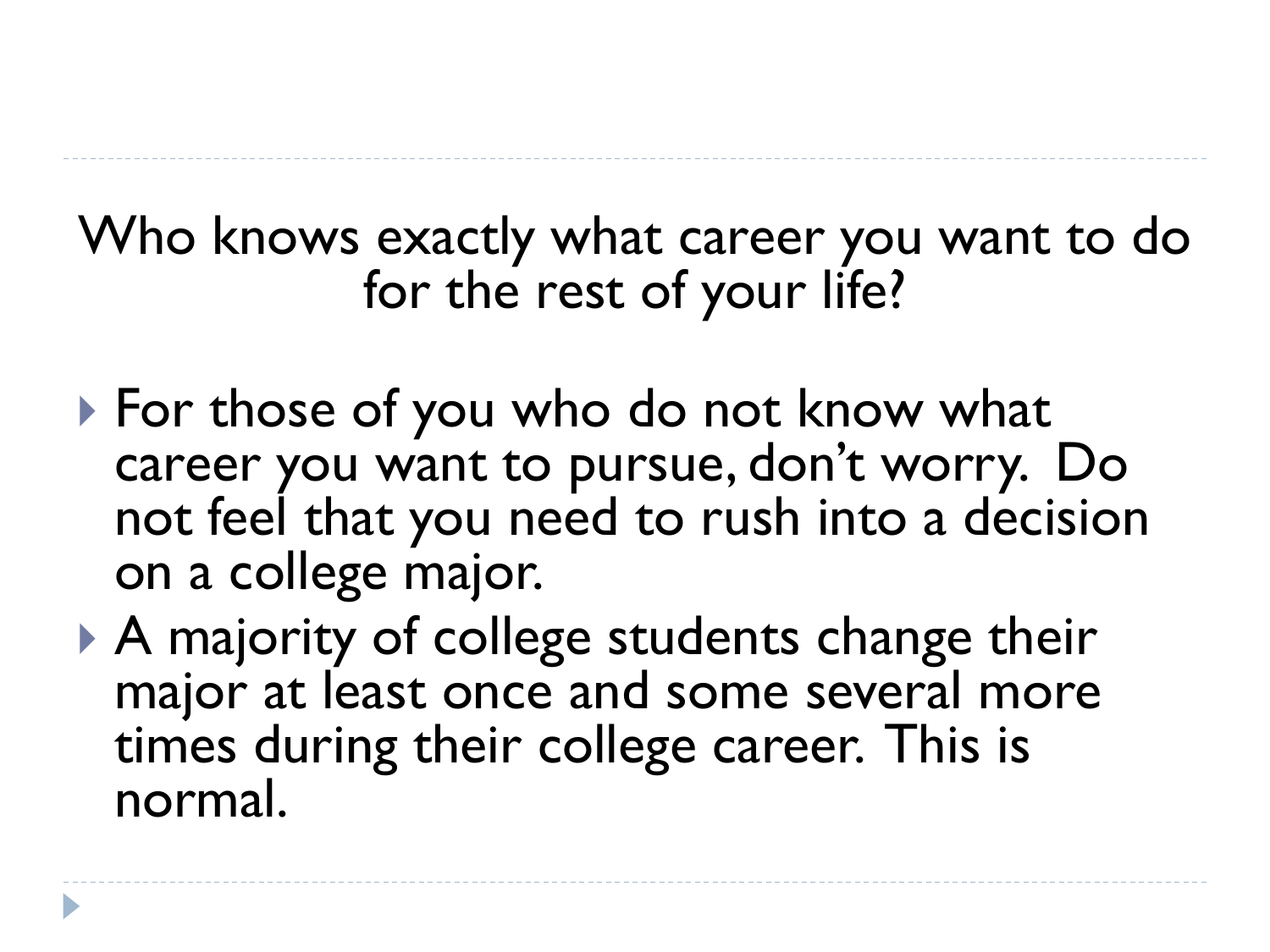### **Learn about various majors**

- View the **[SVCC Catalog](http://catalog.svcc.edu/content.php?catoid=7&navoid=221)** for a list of current majors The Catalog also helps you learn more about the departments and colleges that offer each major.
- ▶ Research the majors that interest you. Look at the courses that are required for each major. Are you excited about them? Do you think they will help you in your life and in your career?
- ▶ The SVCC Counseling office can help you in your quest to find the right major.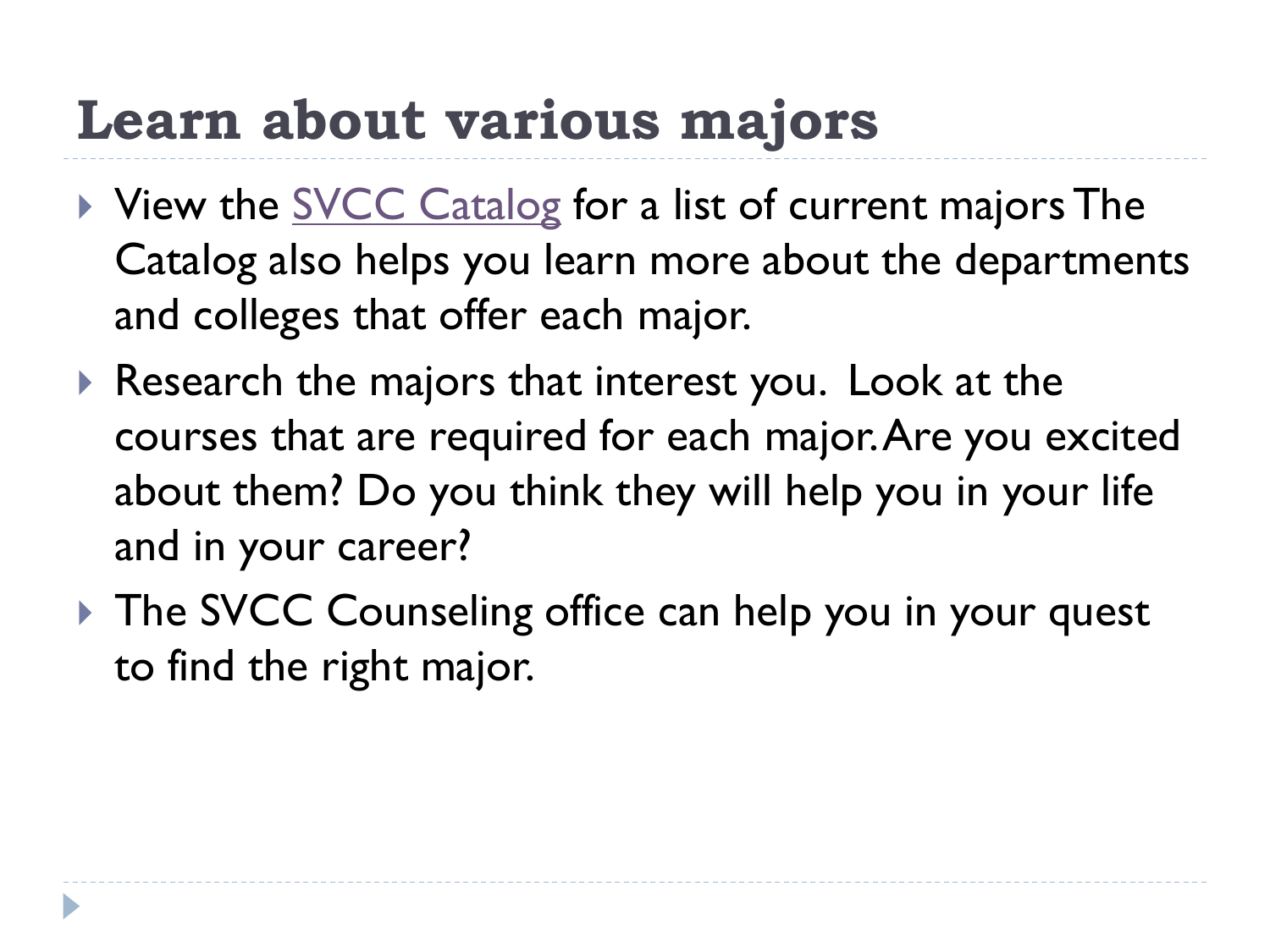### **Learn about careers**

 **Work with a plan:** Part-time work, summer employment, internships, and volunteer work can be very helpful as you investigate areas of interest that will guide you to make a good career choice. Choose opportunities that will further your career goals.

#### **Visit the SVCC Career Services Office**

**Most people will have several careers in their lifetime.** Sometimes it's helpful to think about developing a set of skills that can be used in multiple ways rather than trying to choose just one option.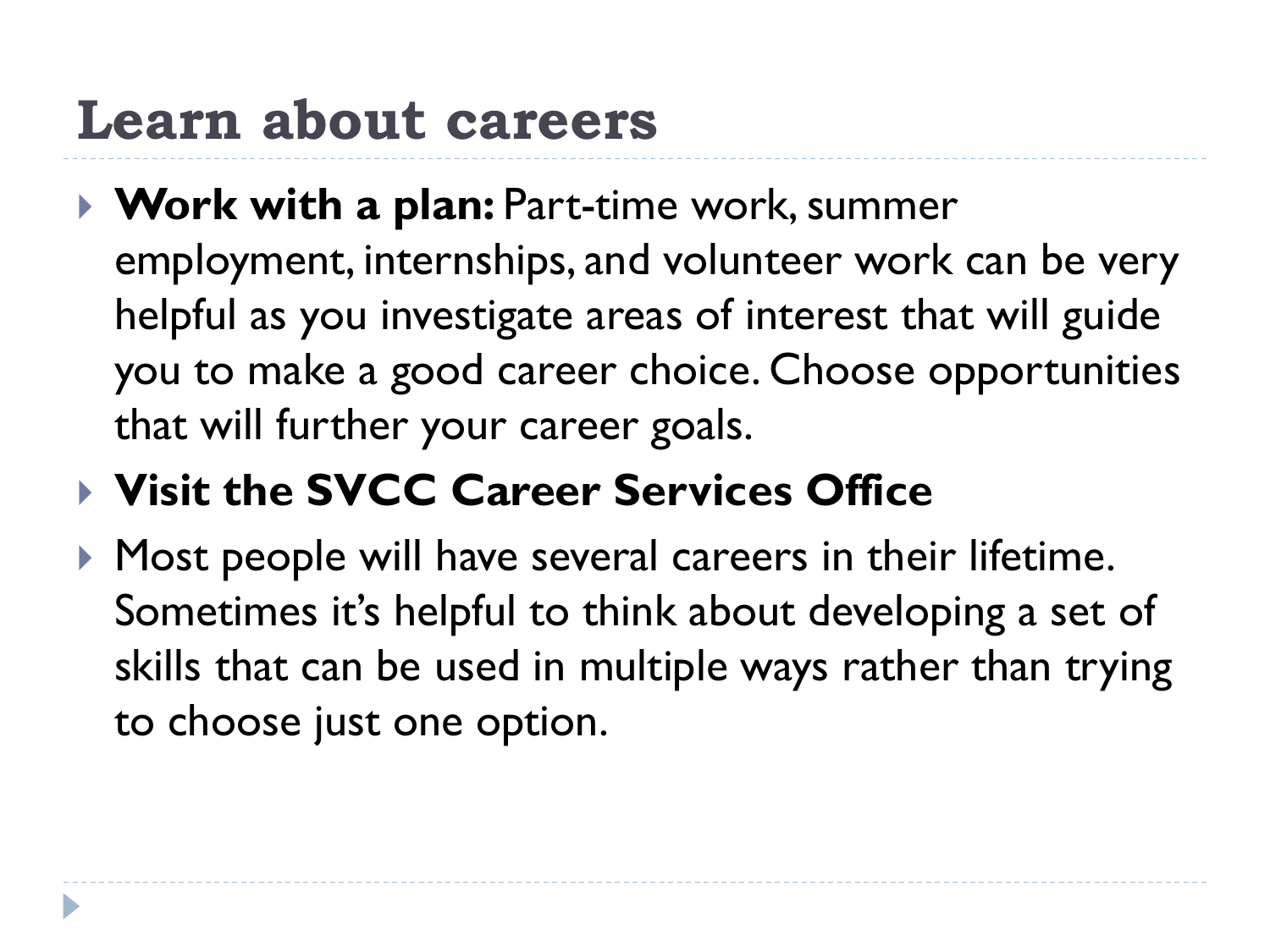### FOCUS 2 Career Interest Inventory

- ▶ When looking at a possible career to focus on, start with determining what types of activities interest you. What subjects excite you? What careers appeal to you?
- If you do not know, you may want to start with a selfassessment of your interests.
- ▶ Log in to [FOCUS 2](https://www.svcc.edu/students/counseling/focus.html) from the counseling webpage to provide an overview of this information.
- Work through the 5 self-assessments work interest, personality assessment, skills assessment, values assessment, leisure interest assessment to get an idea of which majors you are best suited for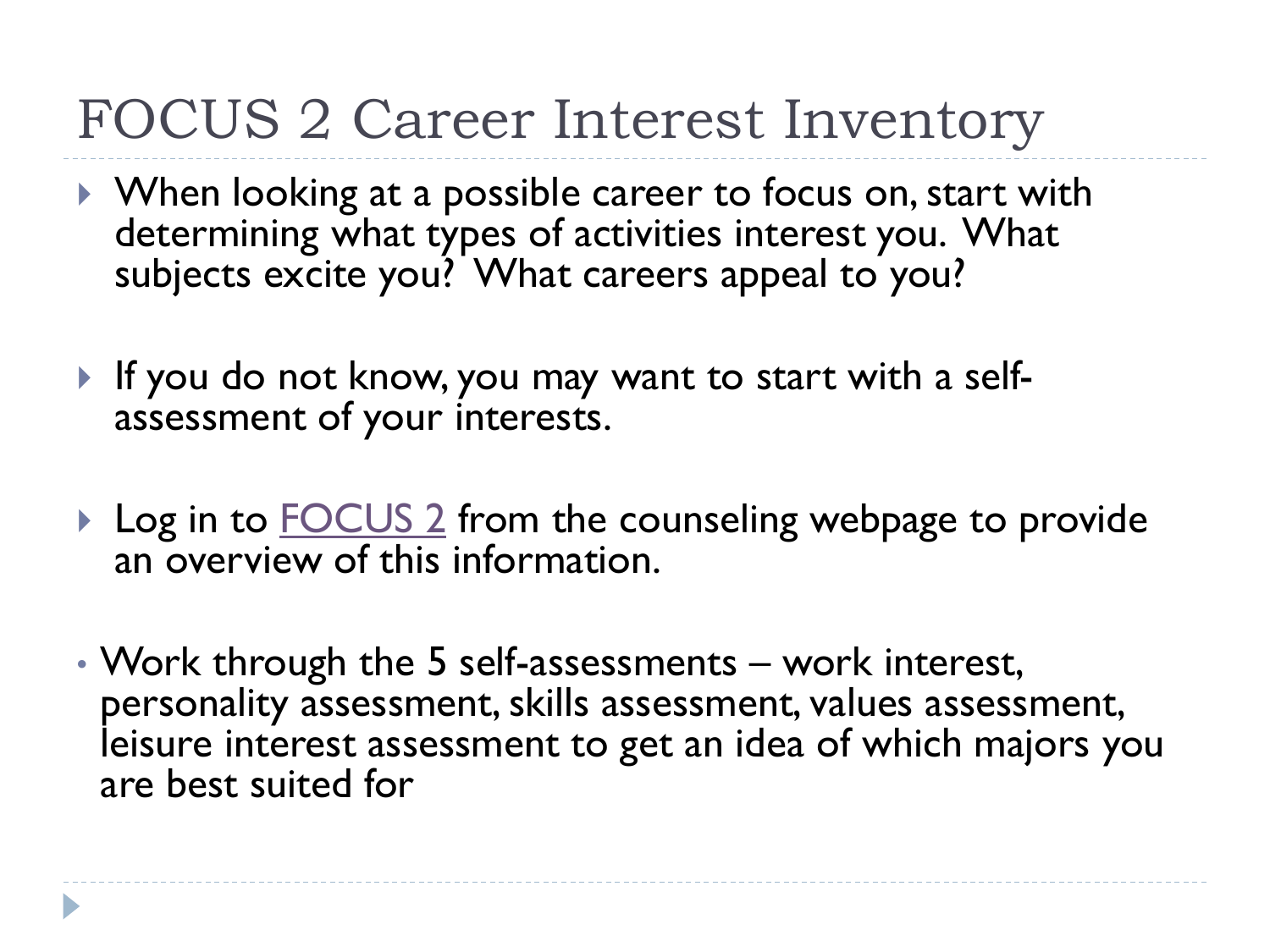## **Examine Your Interests**

- What types of activities interest you?
- ▶ What subjects excite you?
- What careers appeal to you?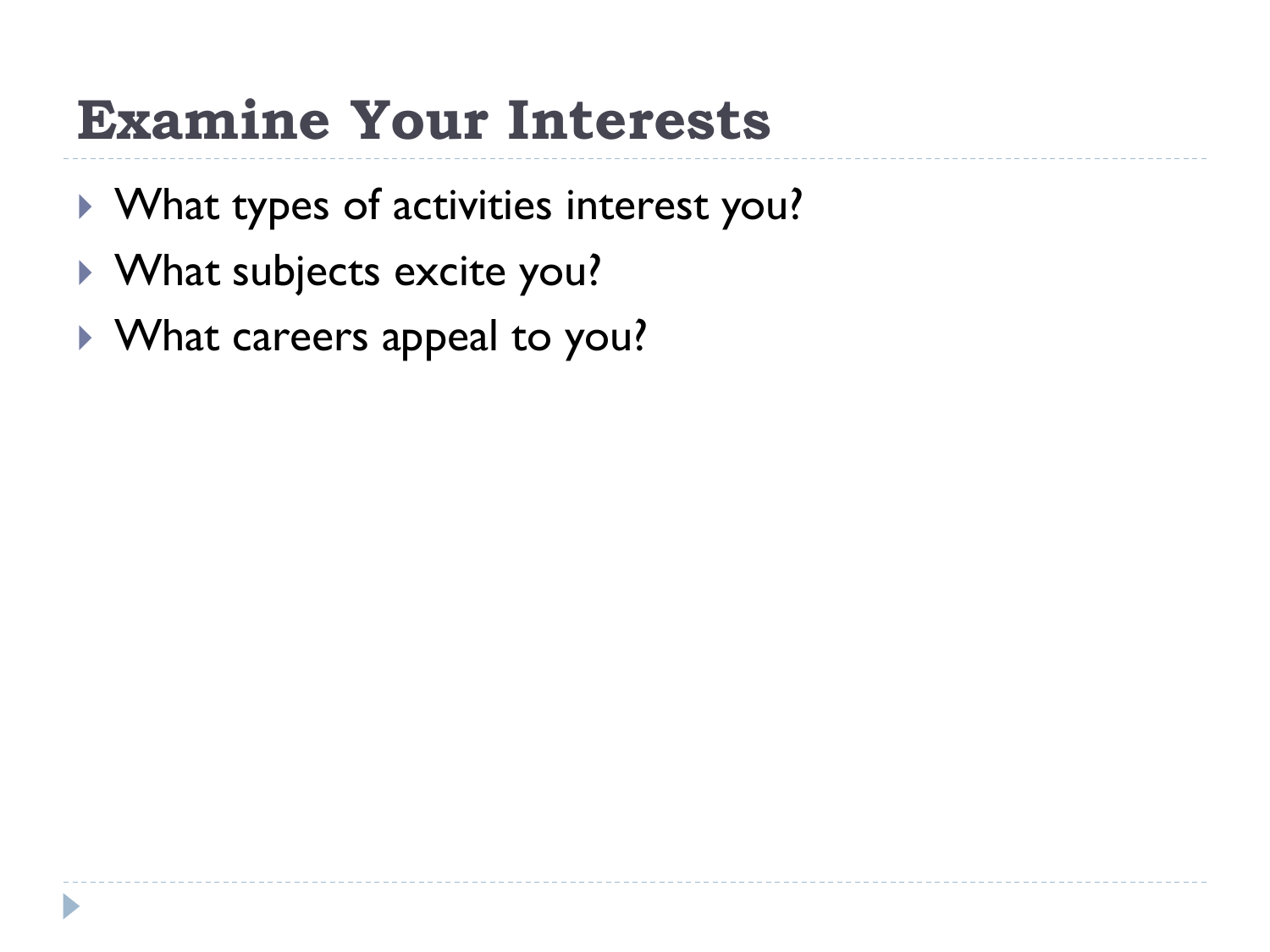# **Examine Your Abilities**

- ▶ Make a list of your strengths.
- ▶ Make a list of your weaknesses.
- ▶ Look at the classes in which you have done well. Did you enjoy the subject?
- ▶ Look at the classes in which you did poor. You may want to steer clear of careers that involve those subjects.
- ▶ Look at the types of jobs have you held in the past. Are there any positions you have really enjoyed?
- ▶ Are you involved in any activities that you enjoy? Could any of these activities evolve into a career possibility?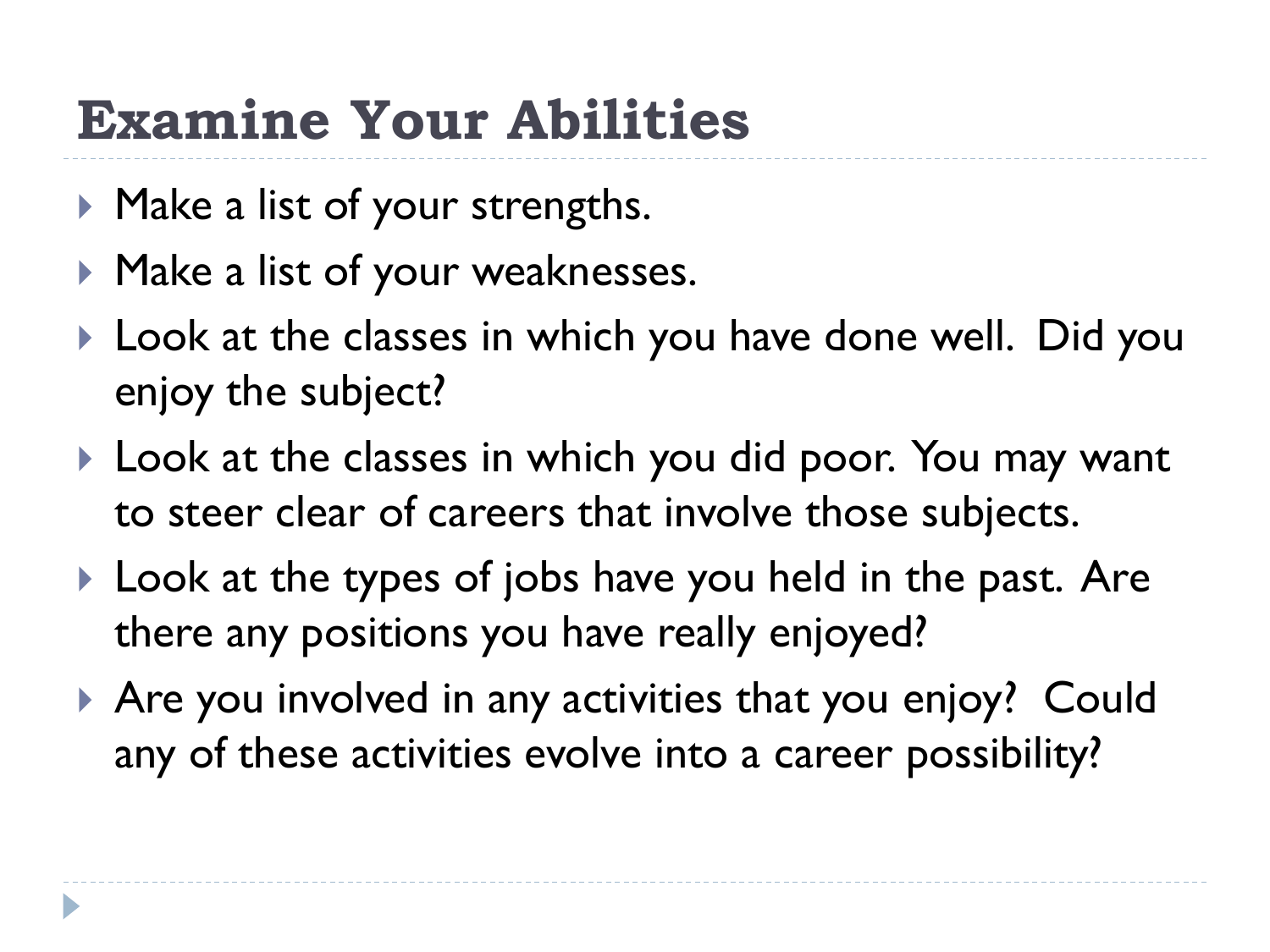# **Examine What You Value in Work**

- ▶ What types of values or characteristics are you looking for in a work environment?
- ▶ Are you looking for an office environment or would you rather work outdoors?
- ▶ Do you want to work with a group or would you rather work alone?
- ▶ Are you able to work under pressure or would you rather have a laid back environment?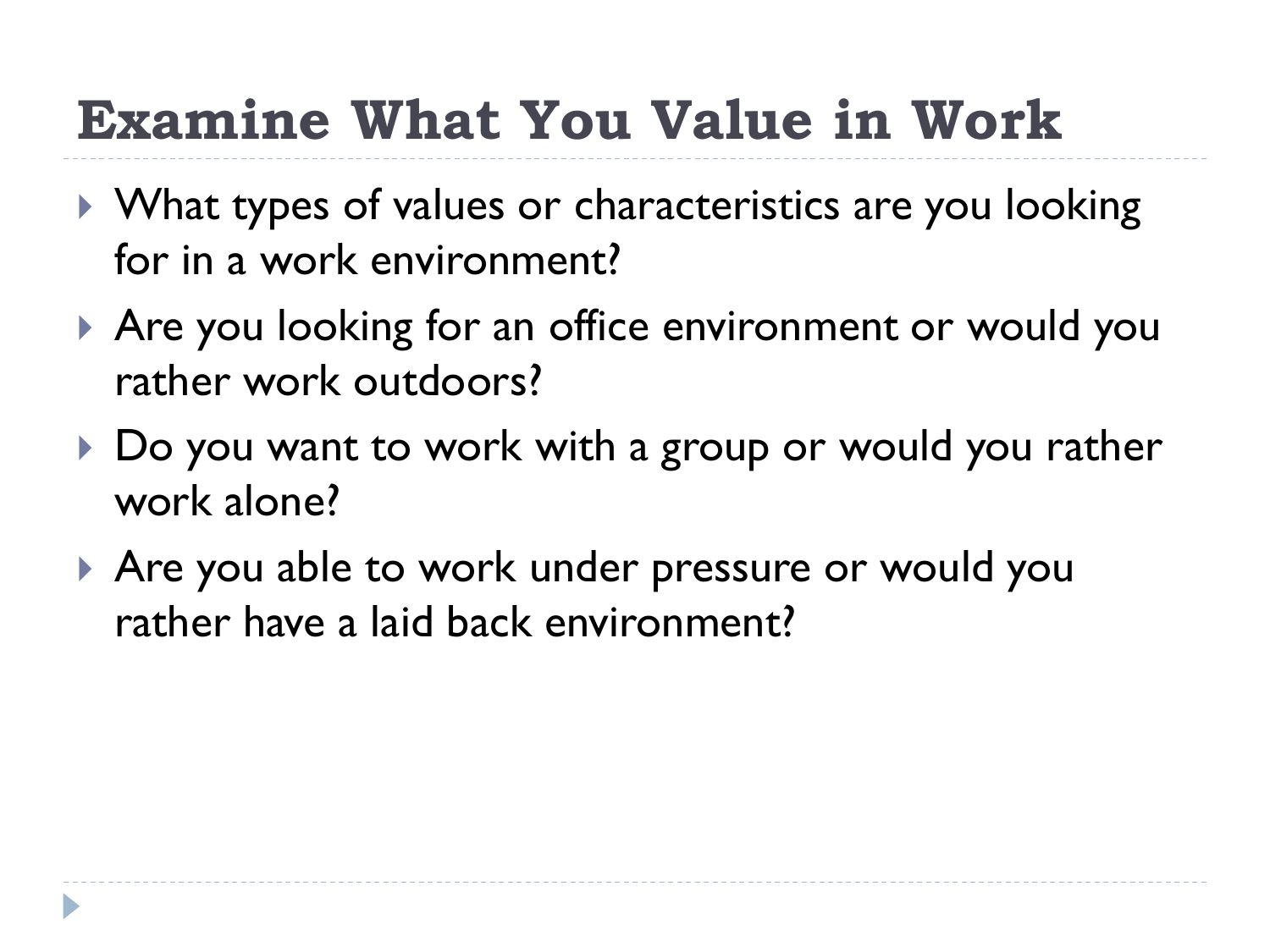# **The Reality Check**

- Do you really want to be a doctor but have little skills in science?
- ▶ Do you have a strong interest in working with children but your family would like for you to go into the family business?
- ▶ Does your career choice require an advanced degree and you do not have interest in pursuing more coursework after you have earned your bachelor's degree?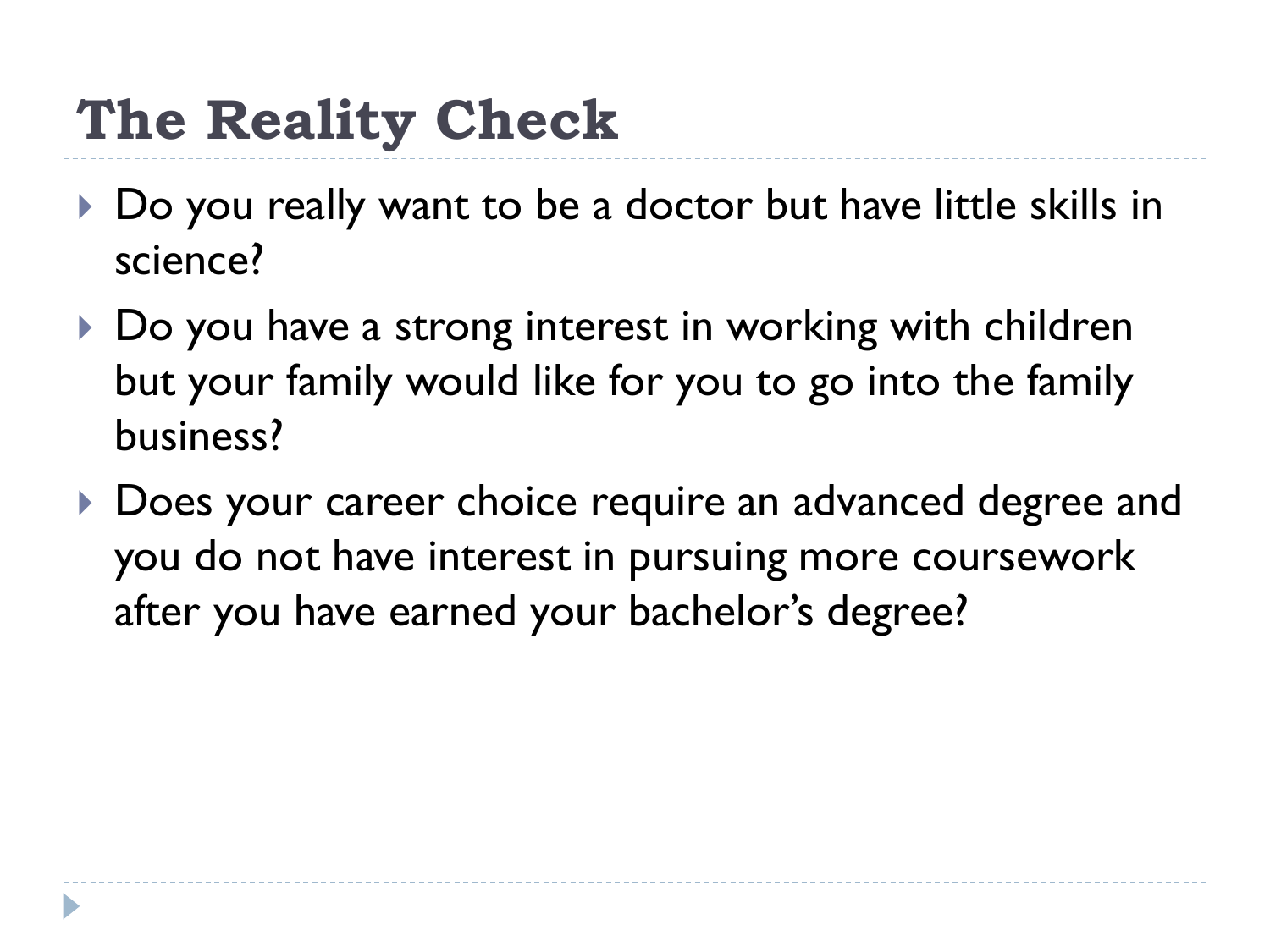#### **Narrow Your Choices and Determine Your Major/ Career Choice**

- Review your research and make a list of your top 3 choices
- ▶ Discuss your choices with you academic advisor or professors.
- Talk to students currently in the major.
- $\blacktriangleright$  Talk to professionals currently practicing in the career.
- Share your choices with your family and friends and ask their opinions.
- ▶ Visit you college's career center to obtain more information.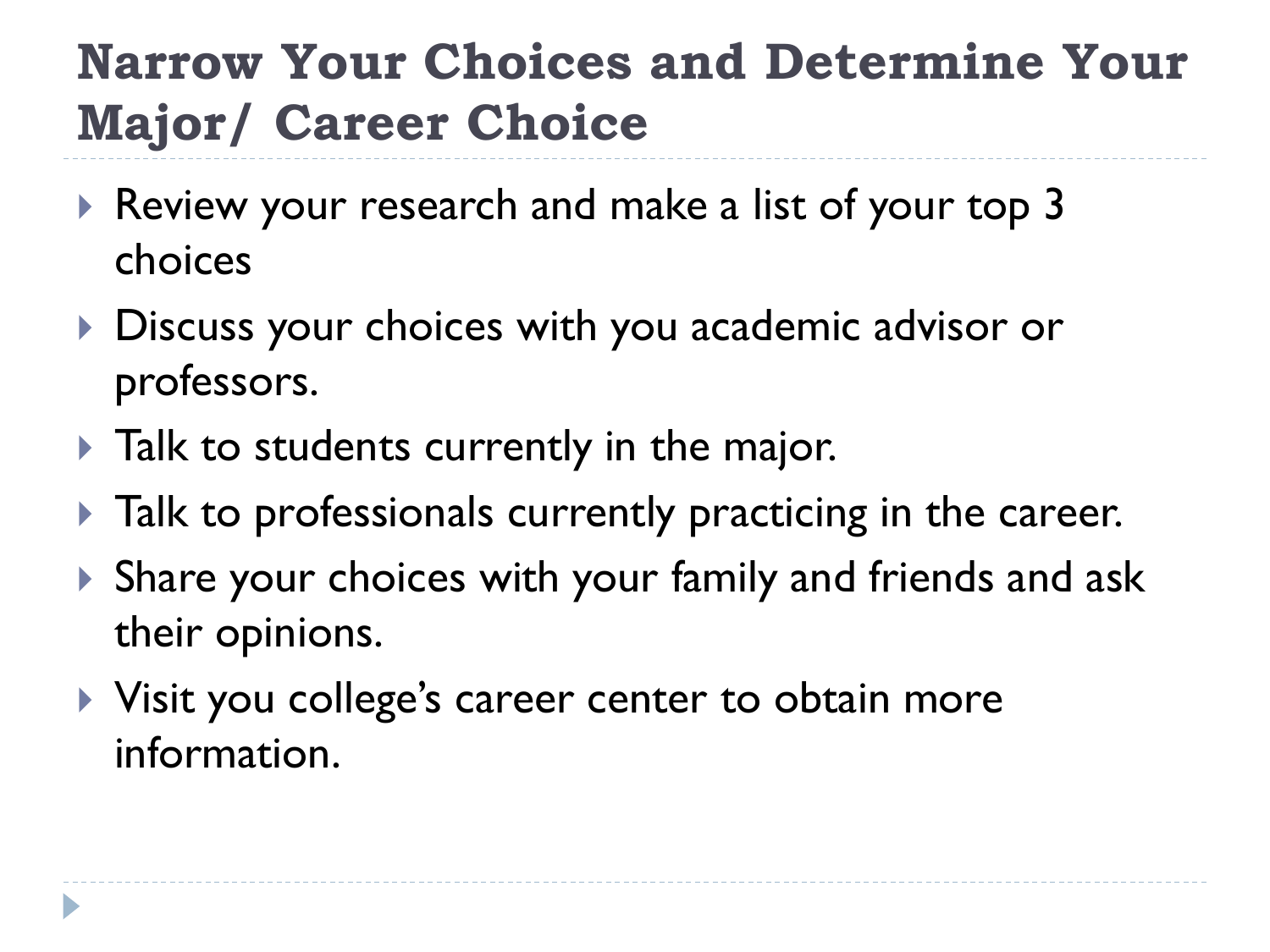#### **Gain experience in your career of interest**

- $\triangleright$  Participate in student organizations
- ▶ Obtain relevant work experience
- ▶ Develop leadership skills
- ▶ Improve computer skills
- Strengthen communication skills
- ▶ Find a professional mentor
- ▶ Service learning